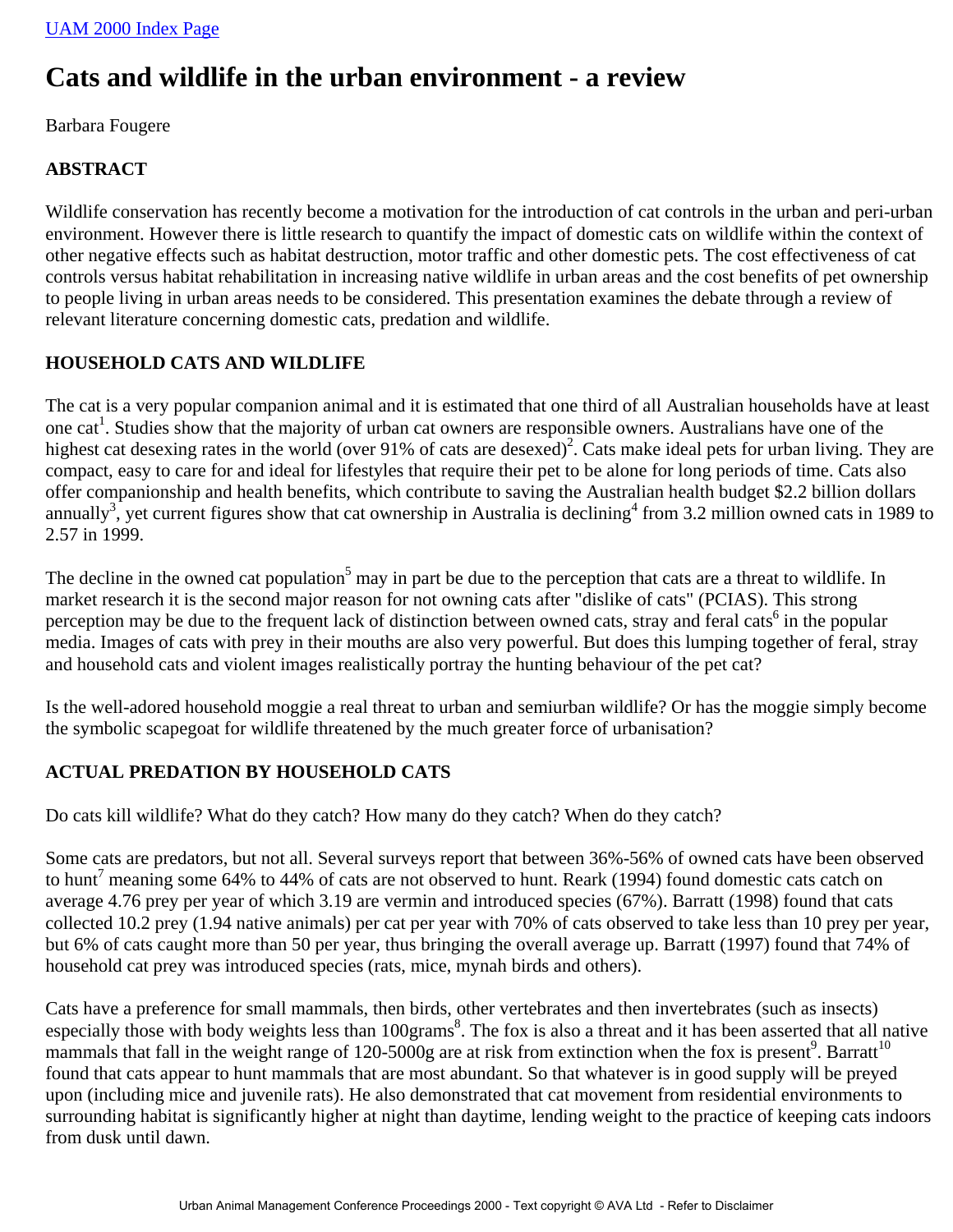Contrary to popular myth of the cat lurking in the tree, cats hunt mainly on the ground and animals that live high in the foliage and are able to pass easily from tree to tree without coming to ground are relatively safe from predation $\mathbf{u}^{\text{1}}$ . This is a particularly good reason to encourage the planting of native flora especially trees in urban areas. Other research on domestic cats in Australia has focused on the wide diversity and quantity of prey species caught by cats, but not on the actual impact of predation on native and introduced species<sup>12</sup>.

#### **SIGNIFICANCE OF PREDATION BY CATS**

So the perception that the average household cat in an urban area is a great threat to wildlife is probably as yet unsubstantiated. What do we know about the impact of domestic cats on wildlife? Does it really matter? Is predation actually threatening biodiversity?

Lowe (1999) in his book 'Feral Future' points out that because urban cats may be observed to kill birds, they are often condemned as major killers, second only to their feral cousins. However "ecologically there is nothing wrong with this - predation is a fact of life". Lowe discusses the fact that pet cats are the urban equivalent of other bird predators like falcons and owls and that hunting only becomes a worry if death rate of birds exceeds their birth rate. He also refers to some studies that show that leafy suburbs actually support more birds than intact forests, despite all the cats. And importantly, if any species is threatening birds in suburbia it is the pied currawong, a vicious native that raids nests and devours chicks and eggs.

Nattrass (1992) argues that the common assertion that major extinctions of wildlife will result from a lack of cat control of urban cats is unsupportable because there is essentially a lack of convincing information to support this view. As well (and irrespective of their accuracy) cat predation estimates alone as reported in several studies do not necessarily reflect relative impacts on different prey types. Nor do high predation rates prove those prey populations are detrimentally affected. This is especially relevant for highly disturbed and modified environments such as suburbs. Indeed Nattrass (1992) suggests that cats and dogs can in fact continue to harvest a surplus of individuals of a wide variety of relatively common wildlife species. And provided that sufficient areas of preferred habitat remain relatively intact, cats and dogs may pose no long-term threat to species survival.

Likewise some surveys seem to be contradictory to the perceived threat of cat predation. For example one study<sup>13</sup> found that in Melbourne wildlife shelters the Common Ring-tailed Possum was the most frequently recorded native animal injured by cats. Yet this species is one of the most common native mammals in Melbourne. Another study<sup>14</sup> showed that the most popular native prey species of domestic cats in Canberra did not appear to be affected by apparently high rates of predation, with ten years of bird count records showing recent increases in the abundance of this favoured prey species.

However in a small number of studies there is evidence that domestic and stray cats have minor or major impacts on native wildlife through predation and transmission of disease (e.g toxoplasmosis) usually on local populations rather than regional populations. In one case of the Eastern Barred Bandicoot in Hamilton Victoria, the population plummeted from 1750 animals in 1982-83 to 150-300 in 1989. This population reduction was caused by several factors including gross habitat modification, grazing and predation. Domestic and stray cats were thought to have a major impact under these conditions where ground cover for bandicoots is scarce<sup>15</sup>. However it is important to note that these bandicoots are "doing well in Tasmania, an island that is cat infested but fox free" (Lowe 1999).

But where feral cats exist, including peri-urban environments there is no doubt that they have a negative impact on native species. This is especially true for island ecosystems, where in specific cases feral cats have caused extinction<sup>16</sup>. And while the idea of eliminating cats in sensitive areas seems logical, it is important to note recent work that emphasises eradication of super-predators (such as feral cats) is not always the best solution to protect prey when there are introduced meso-predators, such as rats present<sup>17</sup>. In some ecosystems, after super-predators like feral cats are eradicated, there is a potentially greater threat for wildlife due to a burst in population and predation by the mesopredators. This can lead to extinction of the previously shared prey. This has particular relevance to domestic cats in urban areas where banning cats may have a paradoxical effect if meso-predators exist (such as rats) or perhaps little effect if other predators like foxes are present.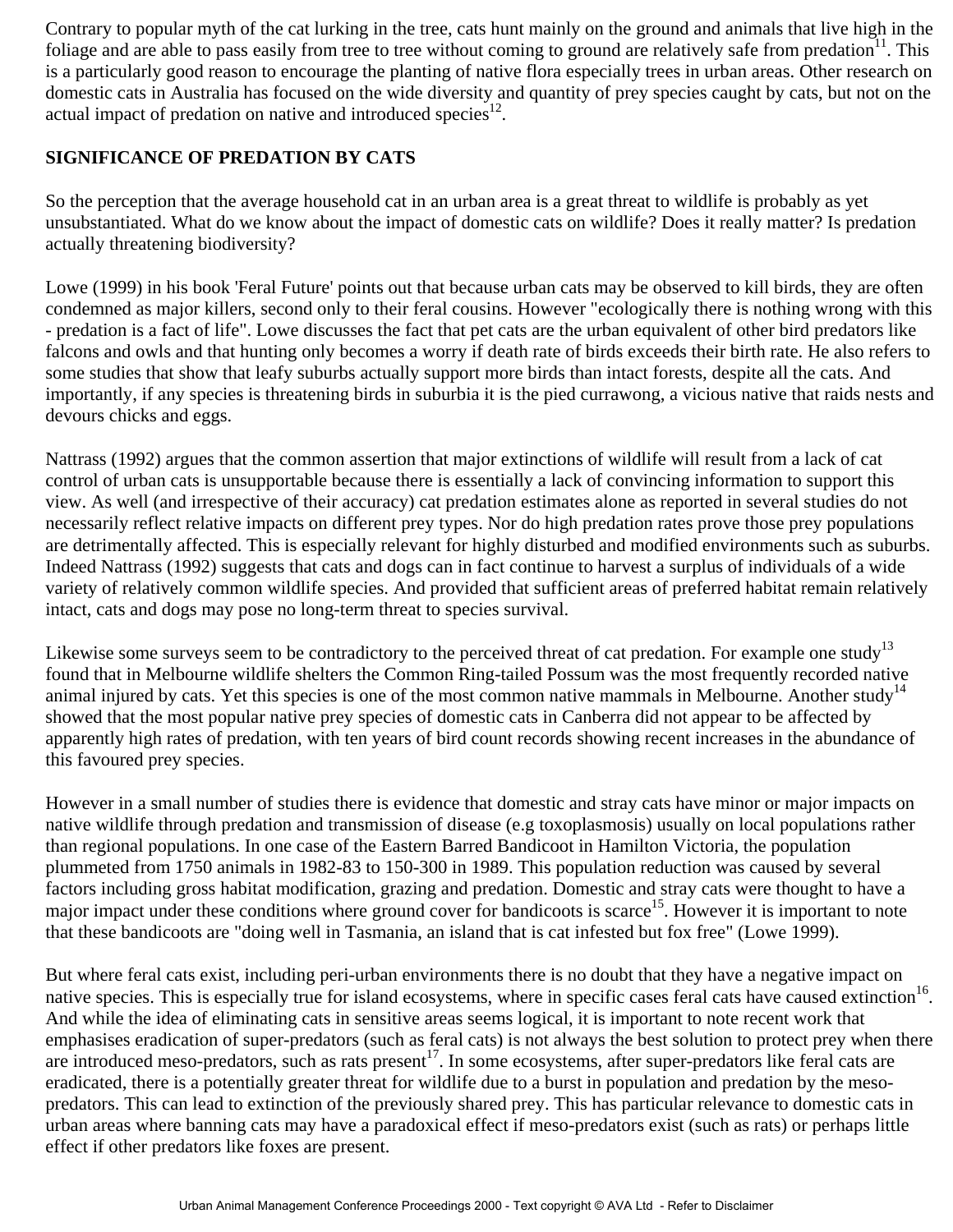#### **ARE THERE ANY BENEFITS TO PREDATION?**

Could predation by cats possibly be beneficial? Atkinson (1985) suggests that cats may have a beneficial effect on wildlife by stabilising numbers of rabbits (which have substantial effects on ecosystems) and exotic rodents such as rats (sometimes a more serious predator of wildlife). In one study mammalian remains were found in 75% of cat scats in parks in Melbourne, of which rabbit was found in 56% of cat scats<sup>18</sup>. House mice (35%), Black rats (33%) and Common Ringtailed Possums (41%) were the most prevalent mammals found in cat scats in another survey in an urban park in Melbourne<sup>19</sup>.

Barratt (1998) also observes the predation by cats on introduced species of birds being more common than on native species. Introduced Starlings displace several native birds<sup>20</sup>, Blackbirds are aggressive competitors with native birds<sup>21</sup>, and Common Mynahs compete with parrots for nesting sites $^{22}$ .

These introduced species are increasing despite predation by cats. The effect of predation by cats on competition between introduced and native species, particularly birds, and the influence of house cats on the invasion of new suburban environments by native wildlife (relative to habitat effects) is worthy of further study<sup>23</sup>.

#### **PREDATION FROM A WELFARE PERSPECTIVE**

Wildlife welfare is also an important issue and is reason enough to reduce potential predation by cats and dogs. It is however interesting to note that in one survey that examined the causes of mortality and injury to fauna submitted to wildlife shelters in Melbourne and rural centres, the highest recorded cause of injury was motor vehicles then human interference and thirdly cats<sup>24</sup>. Similarly, in a study of the population biology of long-nosed bandicoots at Sydney Harbour National Park, the main causes of death were identified as road trauma (approx) 58% and then predation by cats and foxes (approx)  $37\%^{25}$ .

In another recent survey by WIRES (1997), 87% of surveyed road kill identified were native species and the author estimated that some 12 million native animals are killed each year on roads. A reported study on eastern quolls and Tasmanian devils in the Cradle Mountain area of Tasmania that spanned the period before and after a road was sealed, found that the populations of both animals were decimated as the traffic speed increased. The effect was such that the population of eastern quolls had become extinct while the Tasmanian devil population had reduced to about 20 animals from the original  $39^{26}$ .

Dickman (1996) estimates that some 2.2 million native animals are taken by domestic cats each year in Australia<sup>27</sup>. Based on the current population estimate of 2.593 domestic cats in Australia, with 56% hunting between 1.94 and 3.4 native animals per year<sup>28</sup>, 2.82 million to 4.94 million native animals are caught each year. On the basis of extrapolations alone and the WIRES survey, it could be argued that motor vehicles are a more serious threat to wildlife and wildlife welfare than domestic cats.

## **HABITAT DESTRUCTION AND WILDLIFE**

Cat predation is only one of a host of environmental hazards to native wildlife, the foremost being destruction of habitat, followed in no particular order by cars, foxes, rabbits, rats, hoofed animals, changes to water ways, introduced birds, pollution and others<sup>29</sup>. Natrass (1998) states that habitat destruction due to urbanisation, industrialisation and the keeping of horses is often final with the species becoming locally extinct. It is habitat destruction, which is the greatest threat to wildlife $30$ .

Jackson (1999) confirms Nattrass's views and also comments that the practice of banning cats in new subdivisions to protect wildlife is not based on sound evidence. In fact, Australia has denuded more than 55 million hectares of land and is currently clearing 309 000 hectares of wildlife habitat a year. Jackson points out that an extensive literature search demonstrates that this habitat destruction is the single most important threat to native wildlife in Australia. It is estimated that more than half Australia's bird species could be extinct within a century because of the loss of this habitat from land clearing and grazing. While much of the clearing is due to rural activities, new subdivisions in sensitive urban fringe areas are a contributor to this process. She concludes that it is not the cats that should be banned but the new developments.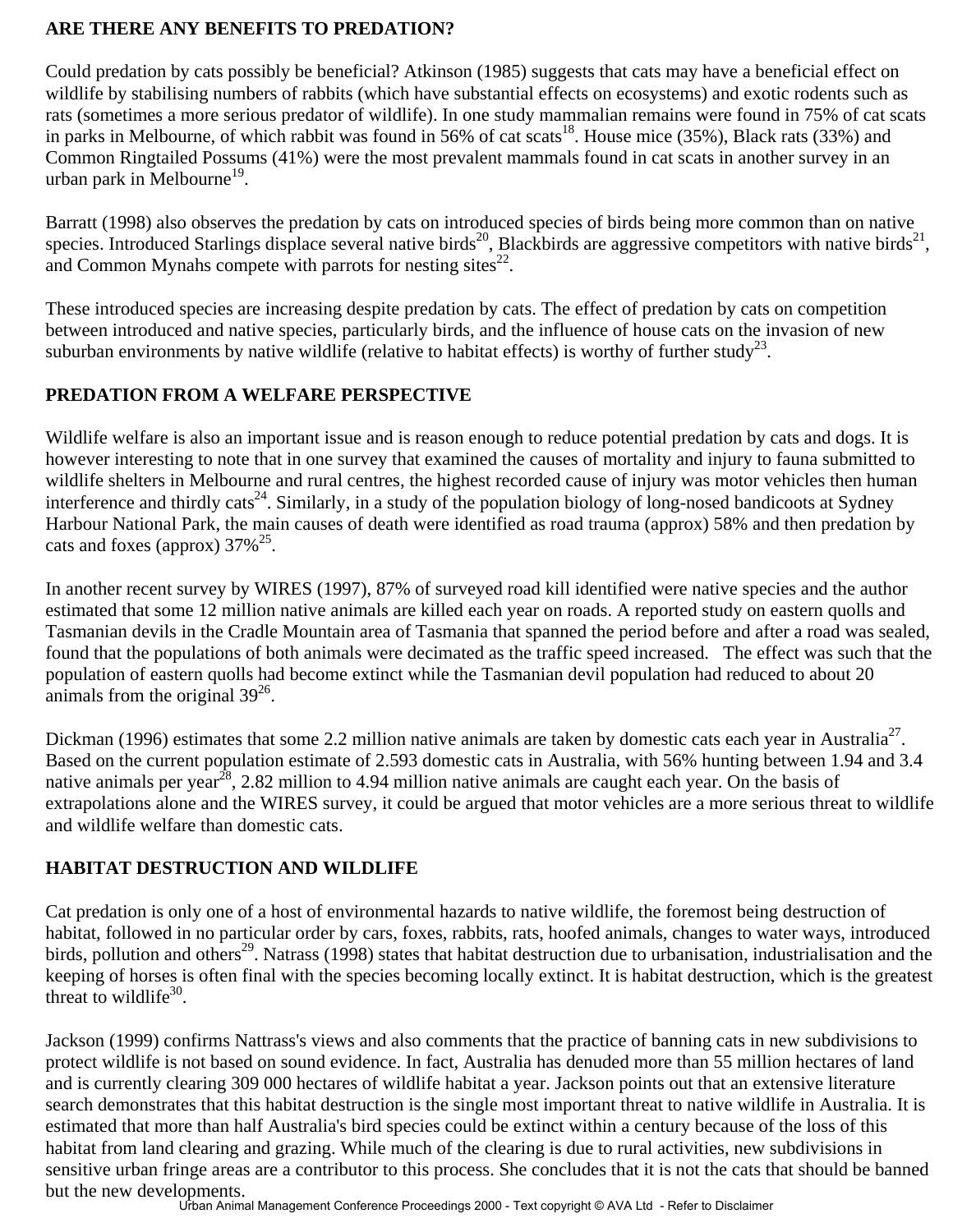Barratt (1998) says it is not surprising that wildlife populations in established suburban areas do not appear to be threatened by predation from house cats. He says species that breed in suburban environments have either persisted through the disturbances associated with the establishment of the suburb including the introduction of cats, or have invaded the suburban environment as habitat quality and diversity have increased with suburb age, irrespective of predation by cats. However he does suggest that the impact of domestic cats is likely to be most significant in undisturbed habitats such as those adjacent to new residential developments.

#### **CONCLUSION**

It is therefore useful to put the issue of domestic cats and wildlife into perspective and to be wary of singling household cats out as responsible for declining wildlife in urban areas. Cat owners should not feel or be made to feel guilty about owning cats. While preservation of wildlife in urban areas and the welfare of wildlife are both important and desirable community goals, it is also necessary to acknowledge the importance pet owners place on their animals and the recognised benefits of companionship and health that pets offer to those in the community.

Local authorities and planners (with one third of their constituents owning cats) in consultation with the urban animal experts may benefit from researching the impact of urban development on native fauna before implementing cat controls, especially in the case of new developments.

Despite habitat destruction being the clear determinant of wildlife survival, there is enough evidence available to indicate a reduction in the number of free ranging cats (especially stray cats) in urban areas would lead to a desirable increase in biodiversity in Australian cities<sup>31</sup> as would retention of suitable habitat. Likewise more research is needed to determine the cost effectiveness of cat control versus habitat rehabilitation (planting of trees and native shrubs to encourage native wildlife) in increasing native wildlife in urban areas.

The facts are that the majority of domestic and stray cats live in highly modified environments- suburbs, so their impact on native wildlife is difficult to distinguish from the impact of introduced species and habitat change. In sensitive areas controls on cats need to be part of a holistic approach to wildlife management with education (as opposed to legislation) being an important part of the community's contribution to environmental improvement. Such education would also encompass reducing pollution, protecting undisturbed habitats, planting flora that attracts and support native species, driving carefully and keeping cats indoors at night. This way the community can enjoy the benefits of responsible pet ownership and contribute positively to native wildlife.

# **Footnotes**<br><sup>1</sup> Reark 1994

- 2 PCIAS 1999
- $3$  Heady etal. 1999

- 12 Nattrass 1992, Paton 1990, 1991, Brunner etal.1991.
- 13 Dowling etal (1994)
- 14 Barratt (1998)
- <sup>15</sup> cited in Dickman 1996
- 16 Fitzgerald (1988)
- <sup>17</sup> Courchamp etal 1999
- 18 Wallis etal.1996
- 19 Brunner etal 1991

 $4$  Baldock 1999.

 $5$  The household cat population has declined from 3.2 million cats in 1989 to 2.57 in 1999, a drop of 20% despite a rising human population and dog population.

 $<sup>6</sup>$  Feral cats are defined as those that have none of their needs provided by humans, and their population size fluctuates largely independently of humans. By definition, feral cats do not live</sup> around centres of human habitation. Stray cats or unowned cats have many of their needs indirectly supplied by humans (shelter and food). The population of stray cats is partly controlled by human provision of these resources (e.g. rubbish tip sites). Stray cats are not necessarily domestic cats that have strayed (which are used to living in a home and likely to find themselves another one), but are probably born in the 'wild', are unsocialised and then live in and around human habitations. They can interbreed with domestic cats. Domestic cats or 'pet' cats live entirely with humans. Their ecology is different from stray and feral cats and is completely dependent on humans who provide food, water, shelter and a social structure, and affect mortality by controlling disease. Even opportunities to breed are largely controlled by humans, as around 90% of owned cats in Australia are desexed (Cat Management Strategy- 'Cat Kit' South Australia).

<sup>7</sup> Robertson 1998, Perry 1998, Reark 1994

<sup>8</sup> Dickman 1996

<sup>&</sup>lt;sup>9</sup> cited in May, Norton 1996

<sup>10</sup> Barratt1995, 1997, 1998

<sup>&</sup>lt;sup>11</sup> Barratt 1995, 1997, 1998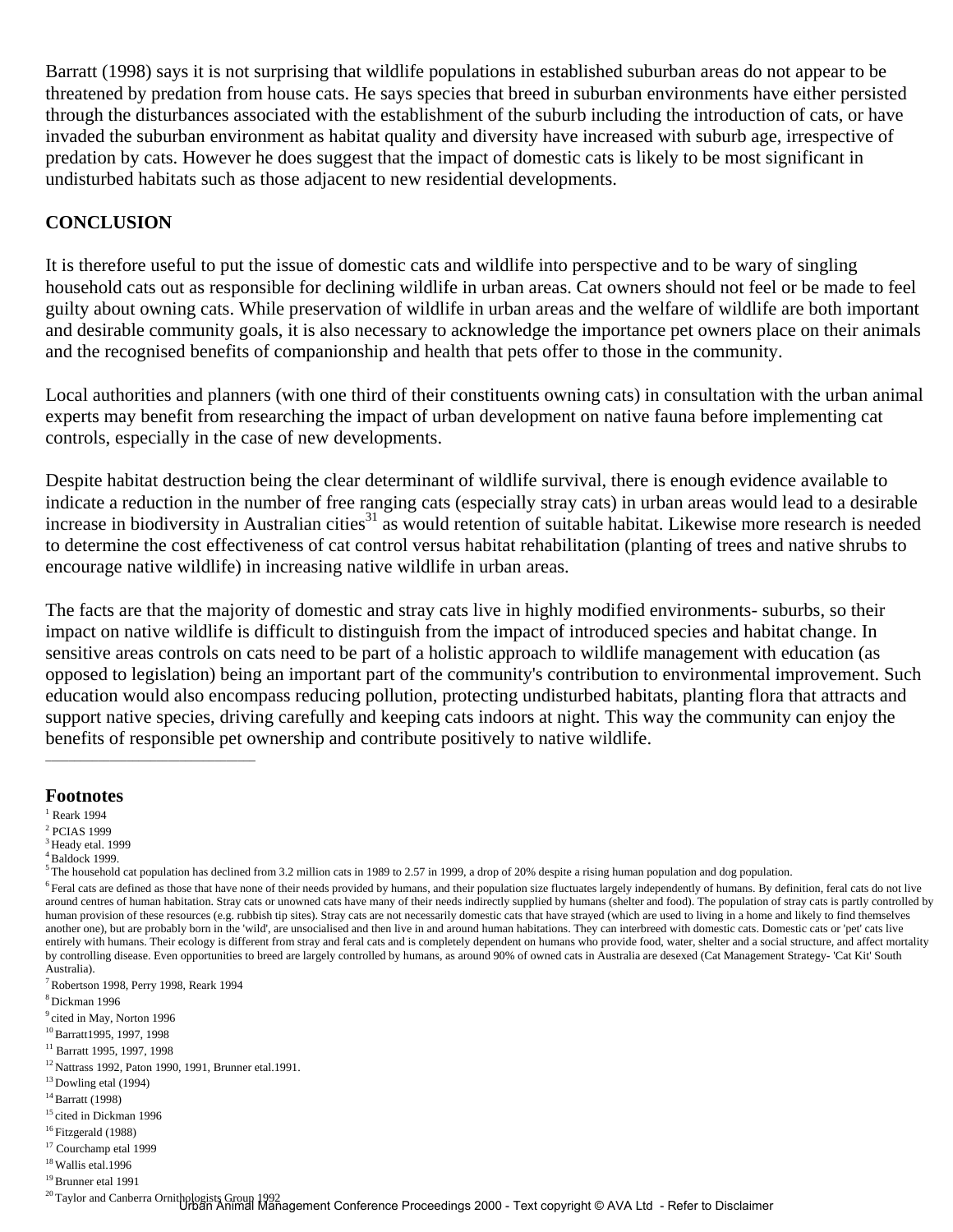21 National Capital Development Commission 1984

22 National Capital Development Commission 1984

23 Barratt 1998

 $\rm{^{24}$  Dowling 1994

 $25$  Scott etal 1999. The estimate of 59% for road kill may be an overestimate due to ease of finding road deaths, and the predation by cats and foxes may be an underestimate due to difficulty of locating carcasses unless radio collared.

<sup>26</sup> Cited in ëCaring roads cut carnageí in The Sunday Tasmanian 2 August 1998.

 $27$  based on the finding of Reark (1994)

28 Barratt 1998

29 Nattrass 1993

<sup>30</sup> Examples of habitat changes are: loss of nesting sites ó old and dead trees, in old growth forests and urban areas being removed for saw log supply, wood-chipping, pastoral land clearing, or housing and urban development; filling of creeks, ponds, swamps and wetlands; paving of gardens; weeds growing in bushland (pushing out the native plants which are food & shelter); introduction of feral and domestic animals into areas of habitat; removal of bush-rock which provides shelter for animals, especially reptiles; breakup of territory - by houses, roads, crops, barriers; installation of electrical wires; creation of land fills for rubbish (WIRES)

31 Tidemann 1994

#### **REFERENCES**

Atkinson. 1995. Cited in Tidemann, CR. Yorkston, HD. Russack, AJ. The diet of cats, Felis catus, on Christmas Island, *Indian Ocean Wildlife Research*, 1994, 21, 279-86.<br>Baldock, C. 1999. Australia's Declining Household Ca

Barratt, DG. 1998. Predation by house cats, Felis catus (L.) in Canberra, Australia II Factors affecting the amount of prey caught and estimates of the impact on wildlife. *Wildlife Research*  1998 we, 475-487.

Barratt, DG. 1997. Predation by house cats Felis catus in Canberra Australia. Prey Composition and preference *Wildlife. Research* 24, 263-277.

Barratt, DG. 1995. Movement patterns and prey habits of house cats Felis catus in Canberra, Australia M App Sc Thesis University of Canberra.

Brunner, H. Moro, D. Wallis, R. Andrasek, A. 1991. Comparison of the diets of foxes, dogs and cats in an urban park. *Victorian Naturalist* Vol 108. No.2.

Courchamp, F., Langlais, M and Sugihara, G 1999 Cats protecting Birds: modelling the mesopredator release effect, *Journal of Animal Ecology* 1999, 68: 282-292. Dowling etal. 1994. Cited in Dickman, C. 1996. Overview of the impacts of feral cats on Australian fauna. Prepared for the Invasive Species Program, *Australian Nature Conservation* 

*Agency* (University of Sydney: Sydney).

Dickman, C. 1996. Overview of the impacts of feral cats on Australian fauna. Prepared for the Invasive Species Program, *Australian Nature Conservation Agency* (University of Sydney: Sydney).

Fitzgerald. 1988. Cited in Tidemann, CR. Yorkston, HD. Russack, AJ. The diet of cats, Felis catus, on Christmas Island, *Indian Ocean Wildlife Research*, 1994, 21, 279-86.

Heady, B. Krause, P. 1999. Health benefits and potential budget savings due to pets: Australia and Germany survey results. *Australian Social Monitor* Vol 2, No 2, May 1999-10-27.

Jackson, H. 1999. Urban Planning Consultant specialising in Animal Management. Position statement on Cat Management. Unpublished. H Jackson Pty Ltd, 288 Brunswick St Fitzroy 3065. Lowe, T. Feral Future -The untold story of Australia's Exotic Invaders, *Viking Penguin Books* Australia 1999.

May, S and Norton, TW. Influence of fragmentation and disturbance on the potential impact of feral predators on native fauna in Australian forest ecosystems. *Wildlife Research* 1996. 23:4, 387-400.

Nattrass, R. 1992. Wildlife Conservation in the Urban Environment: are Pets a threat? Urban Animal Management *Proceedings of the First National Conference on Urban Animal Management in Australia, Brisbane*.

Nattrass, R. (1993) A model for cat control. In Paxton (ed) *Urban Animal Management Proceedings of the Second National Conference on Urban Animal Management Conference in Australia* 1993

Norris, PA. Shinew, KJ. Chick, G. Beck, AM. 1999 Retirement, life satisfaction, and leisure services the pet connection. *Journal of Park & Recreation Administration* 1999 17:2, 65-83 Paton, D. 1990, 1991. The impact of cats on native wildlife ñ *proceedings of a workshop 8-9 May 1991*, Canberra, Australia.

PIAS 1999 Pet Care Information and Advisory Service Melbourne, *AC Neilson Survey for 1998*

Perry, G. Cats-perceptions and misconceptions: two recent studies about cats and how people see them. *Urban Animal Management Proceedings* 1999.

REARK Research. 1994. The Metropolitan Domestic Cat. Millwood J Heaton T.

Robertson, ID. 1998 Survey of predation by domestic cats AVJ 76 (8): 551-4 August.

Scott, LK. Hume, ID. Dickman, CR. 1999 Ecology and population biology of long-nosed bandicoots (Perameles nasuta) at North Head, *Sydney Harbour National Park Wildlife Research*  1999. 26:6, 805-821.

Shillingford, B. 2000 Urban Fox Control gene-emergency@bigpond.com.au personal comment August 2000.

Taylor. 1979. Cited in Barratt, D. 1994. Using theory and scientific experience to assess the impact of house based domestic cats. Felis catus on prey populations and prey community structure. *Urban Animal Management. Proceedings of the Third National Conference on Urban Animal Management in Australia.*

Tidemann, C. 1994. Do cats impact on Wildlife? *Urban Animal Management Proceedings of the Third National Conference on Urban Animal Management in Australia.* Wallis, R. Brunner, H. Seeback, J. 1996. *The Victorian Naturalist* Vol 113, (6) 300-305 Diet of Red Foxes & Cats: Their impact on fauna living in parks in Melbourne.

WIRES. 1997. Road Kills of Animals on some NSW roads. Report on data collected by WIRES Volunteers in 1997.

#### **ABOUT THE AUTHOR**

Barbara Fougere Level 1, 346 Darling St Balmain NSW 2041 Ph: 02 9555 4249

Barbara is a veterinarian in Sydney who practices part time and has interests in the human-companion animal bond and animal welfare. She is the director of Veterinary Communications Australia offering communication and training services to the veterinary and pet industry. During her career she has worked in wildlife practice, travelled, studied, worked for a veterinary pharmaceutical company and pet food company. Most recently she conducted this literature review with the support of Pet Care and Advisory Service to inform the veterinary profession of the cats and wildlife debate.

Urban Animal Management Conference Proceedings 2000 - Text copyright © AVA Ltd - Refer to Disclaimer